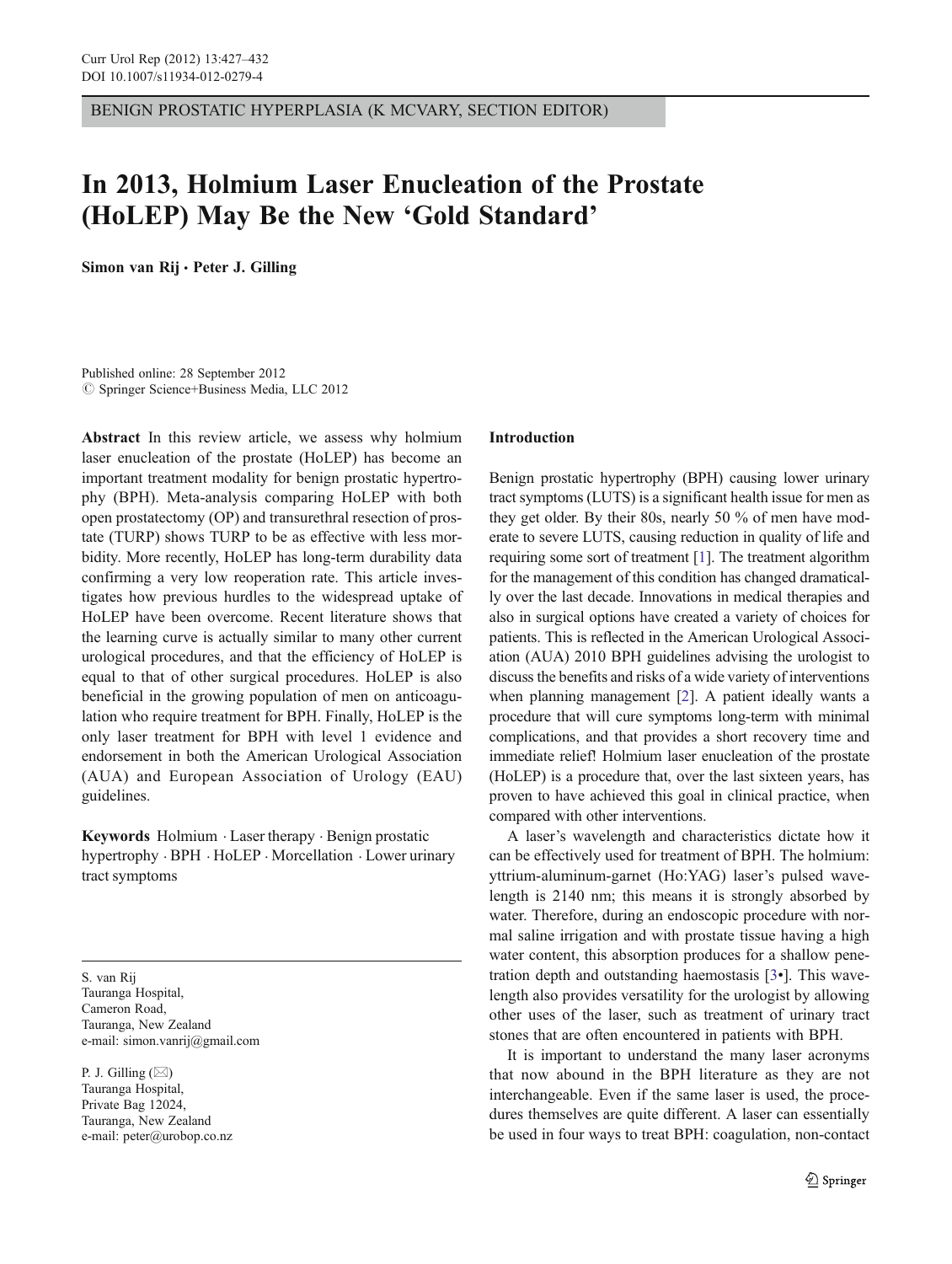vaporisation, resection/ vapour-resection, or enucleation. Holmium lasers were first used for treating BPH in 1994 [\[4](#page-4-0)], and moved through the various methods of laser treatments described above to what we currently understand as HoLEP. Enucleation was developed, aiming to perform an open prostatectomy endoscopically. The process involves completely resecting the transitional zone of the prostate using anatomical planes and morcellation of this tissue inside the bladder, to enable entirely endoscopic tissue extraction [\[3](#page-4-0)•]. Nineteen years after the introduction of holmium prostatectomy, we will address the current advances in this technology and look at where HoLEP is going in the future.

### The Evidence from Meta-Analysis

Meta-analysis is important in helping to interpret the surgical literature. Properly carried out, it can contribute highlevel evidence to clinical questions, and therefore the results are important. Often a new technology is introduced with much fanfare, but before adopting it, there is the necessity of quality evidence supporting its claims. All too often, for many surgical techniques, the quality of this evidence can be lacking, or of poor quality, consisting mainly of retrospective reviews or expert opinion [\[5](#page-4-0)]. It is well understood in the pharmaceutical industry that there is the need to show, with robust evidence, that a product is effective when compared with the current "gold standard". The level of evidence required is usually at least one prospective doubleblind randomised controlled trial. However, in general, this study would need to be repeated and then combined with other trials to form a meta-analysis to provide the robust evidence required for a product's use. In establishing the HoLEP technique, we and others have attempted to mirror the pharmaceutical industry's approach, by performing randomised prospective trials comparing HoLEP with the "gold standard" treatments. For prostates less than 100 g, transurethral resection of prostate (TURP) has for many years been seen as the gold standard for surgical treatment of BPH. For glands greater then 80 g, the gold standard treatment has been open prostatectomy (OP) [\[6\]](#page-4-0). These comparative trials of HoLEP vs. the "gold standards" have culminated in meta-analyses that provide the most robust level of evidence for HoLEP in the treatment of BPH.

In 2007, Tan et al. published a meta-analysis of HoLEP vs. TURP [[7\]](#page-4-0). Four randomised controlled trials met their inclusion criteria, and included 232 participants in the HoLEP arm and 228 in the TURP arm. At follow-up of 1 year, they found that HoLEP was similar in effectiveness to TURP for improvement in quality of life (QOL) and International Prostate Symptom Score (IPSS). It was also similar in improvement for maximum flow rate and residual volume. Perioperatively, patients in the HoLEP arm had decreased hospital stays and decreased catheter times when compared with TURP, with an increased mean duration of operation noted for the HoLEP procedure. Adverse outcomes were similar between the two groups, with zero blood transfusions in the HoLEP arm vs. 2.2 % for TURP. The stricture rate at one year was 2.6 % for the HoLEP group vs. 4.4 % for the TURP group. The overall complication rate tended to be less in the HoLEP arm. These same results were echoed in another meta-analysis by Ahayi in 2010 [\[8](#page-4-0)•], and have also been subsequently published in recent critical review articles discussing laser technology for BPH management [\[9](#page-4-0)•].

A criticism of these meta-analyses is that there could always be more trials to increase precision in results and to decrease heterogeneity between studies. However, with HoLEP already performed in so many centers around the world, more randomised control trials of its effectiveness are not required for its acceptance. Instead, the shift has been towards proving its durability and improving the technical aspects of the procedure, particularly with new technologies becoming available. We need to remember HoLEP is the most studied of all laser treatments for BPH management. The meta-analysis results show it to be just as effective as TURP, while providing advantages in perioperative and postoperative morbidity. This is a result that we should discuss with our patients who are searching for the ideal treatment for their LUTS.

#### Durability is Superior

One of the key criticisms of laser technology for treatment of BPH has been the lack of long-term data to show its durability. If a procedure has decreased morbidity at the time of operation, but a patient requires re-intervention early or often, it will not be accepted as standard treatment. Surfacing in the literature now are a number of papers published showing very low long-term reoperation rates for HoLEP. As discussed earlier, it is important to compare these longterm rates with the "gold standard" of TURP and OP. A recent publication quoted the 8-year reoperation rate for TURP as 7.4 %, and 2–5 % for OP at 5 years [[10](#page-4-0), [11\]](#page-4-0).

Gilling et al. recently published their 7-year follow-up of a randomised control trial comparing HoLEP with TURP for prostates  $40-100$  g  $[12\bullet]$  $[12\bullet]$ . Of the original 61 patients, they were only able to follow up on 31 (17 TURP, 14 HoLEP). No one in the HoLEP group at seven years had required reoperation, while three in the TURP group had. There was a significant drop off in numbers, which reflects how difficult it is to follow up a geographically dispersed elderly population for a long duration. Although these were small numbers, the groups were similar at baseline, and randomised as part of a trial. Other centres have also recently published their long-term data on HoLEP outcomes in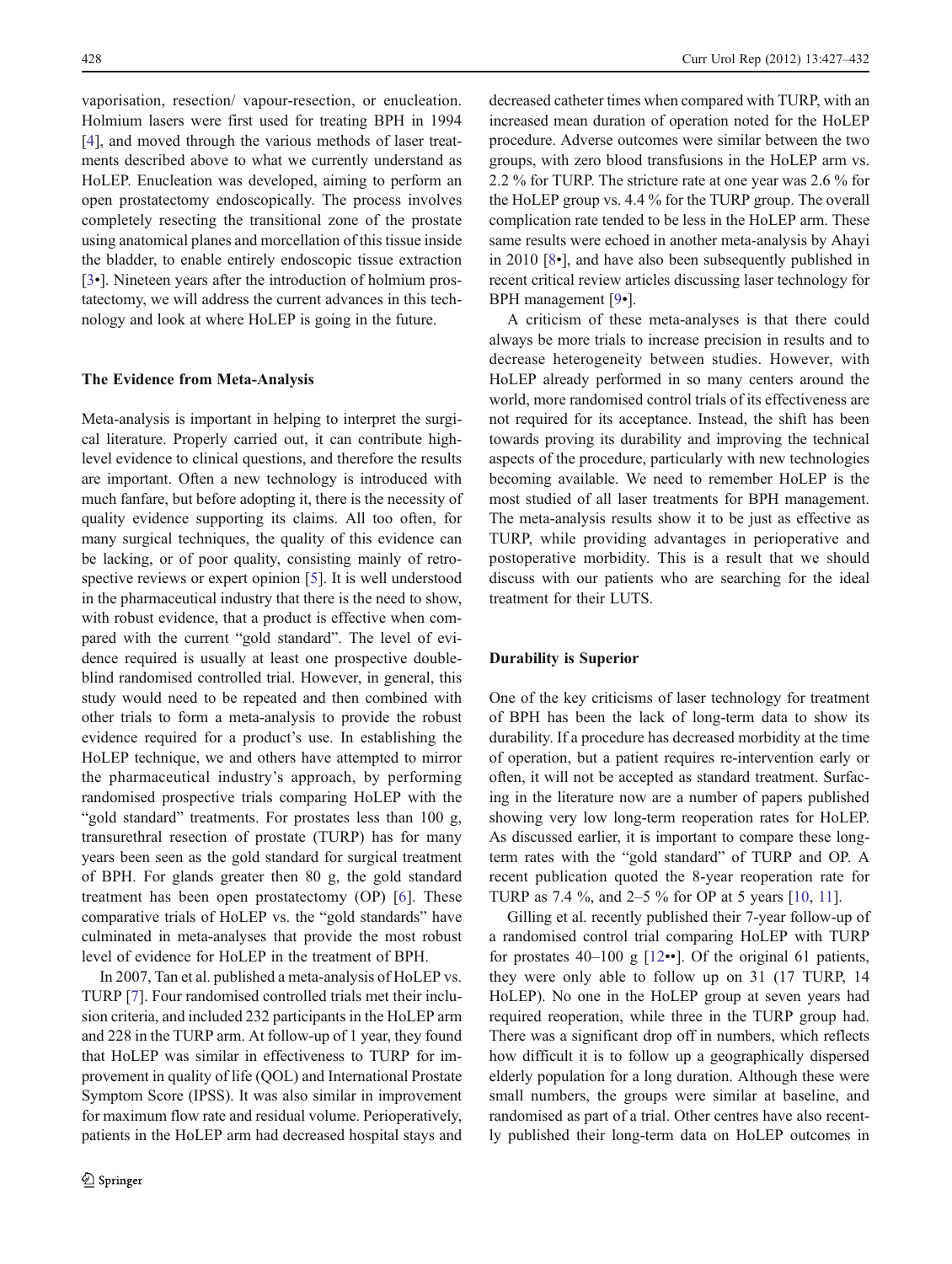large cohorts. Krambeck et al. recently published their experience of over 1,000 HoLEP procedures from the years 2000–2010 [\[13](#page-4-0)]. Being a referral centre taking many patients from out-of-state, they only have greater than five year follow-up data for 83 patients. However, of these 83 patients, only one required surgery for regrowth of adenoma. Krambeck et al. also found low rates of significant stricture formation (2.3 %) and bladder neck stenosis (1.5 %). In this series, they also investigated rates of long-term stress incontinence, as this is a potential concern for any endoscopic procedure. Krambeck et al. showed that although early transient stress incontinence was noted on occasion, the longterm rates of stress incontinence were very low. This compares favourably with other series for TURP and OP [\[14](#page-4-0)].

OP is seen as the most durable procedure for large prostates [\[11\]](#page-4-0), and hence this gold standard was compared with HoLEP by Kuntz in a randomised controlled trial [\[15](#page-4-0)]. At 5 years, there were still 74 patients (61 % of the original recruitment) available for analysis. They showed a reoperation rate of 5 % in the HoLEP group and 7.4 % in the OP group. These results reflect the growing evidence from a number of different centres about the long-term durability of HoLEP. This has been presumed by experts in the field for a long time, as the technique actually removes the entire adenoma rather than just opening a channel that is likely to regrow and require further treatment. In 2013, we can say to our patients that HoLEP, unlike other procedures, is indeed durable when compared with TURP and OP.

#### Learning Curve and Operating Time

Review articles on BPH surgery often describe the perceived steep learning curve of the HoLEP technique [[9](#page-4-0)•]. With modern audit tools and an increased awareness of patient safety, recent surgical literature has focused on learning curves in surgery and perceived number of procedures required for competency for different operations [\[16](#page-4-0)]. Gone are the days of a surgeon seeing a new technique and performing it the next day. Instead, mentorships and modular learning have been shown to ensure patient safety while allowing a surgeon to reach competency at a faster rate [[17\]](#page-4-0). This is very true of the HoLEP literature, where unmentored surgeons have published high rates of complications when compared with other series. Shah et al. critically analysed what actual number of HoLEP procedures were required to gain competency, and found this to be 20 when mentored, with a plateau of around 50 cases [[18\]](#page-4-0). When we compare the number of procedures required to become competent in other urological procedures, such as open or robotic radical prostatectomy or laparoscopic nephrectomy, the published numbers for competency is much higher than for HoLEP [\[19,](#page-4-0) [20](#page-4-0)]. Interestingly, there is no literature that clarifies the learning

curve for TURP or OP. Schout et al. searched, and were unable to find any references to this in their article investigating the pitfalls of TURP [[21](#page-4-0)]. The so-called "steep learning curve" for HoLEP is often propagated by established urologists who trained in an era when TURP was the only option, and so found crossing over to a new technique to be more difficult initially. Unfortunately (or fortunately!) the urologist in training now is no longer exposed to the large number of TURPs required to master this difficult procedure [[22\]](#page-4-0). From our institution's experience, residents pick up the technique of HoLEP as fast, if not faster than, TURP. HoLEP is often portrayed as the operation of a gifted few. If this was the case, there would not be centers on all continents performing HoLEP, with exponential growth in some regions.

Another argument that is used against HoLEP is a longer operating time when compared with TURP and OP. The first point that needs to be elucidated from papers is whether or not morcellation of tissue has occurred. Morcellation is the current standard of care, but some of the earlier reports of HoLEP involved electrocautery resection of tissue, hence making it a longer operation. The second point is whether the paper reports total operation time or resection efficiency. If you take out more tissue, it would implicitly seem logical that the operation should take longer. This is often found when comparing absolute times between TURP and HoLEP, with total operation time longer for HoLEP, but also more tissue removed by HoLEP [\[23](#page-4-0)]. Recent evidence published by Ahyai et al. shows that the efficiency of tissue resection is the same for TURP vs. HoLEP, and actually improves for HoLEP as the gland gets larger (0.61 vs. 0.51 g per minute) [\[24](#page-4-0)•]. Their data also looked at OP and showed no difference in the efficiency of tissue removed between HoLEP and OP. As HoLEP,uses saline rather than glycine, as in a traditional TURP, there is no risk of TURP syndrome from hypo-osmotic fluid reabsorption and the operative time factor is less critical. It is interesting that while 1gm/min has been traditionally quoted for TURP, current series calculate it at around half this figure. Other papers have assessed resection efficiency, and have found similar resection speed with HoLEP, confirming that as a surgeon's experience increases, so to does their efficiency [[25\]](#page-4-0).

# Morcellation

One of the key advantages of HoLEP is its ability to treat any size of prostate. However, as more tissue is enucleated, there is more tissue to be extracted. Therefore, morcellation impacts greatly on the length of surgery, and can range between 18–30 % of the total operating time [[25\]](#page-4-0). If methods of morcellation could be improved, this would decrease total operating time and increase the efficiency of the process. Not only does morcellation need to be efficient, but it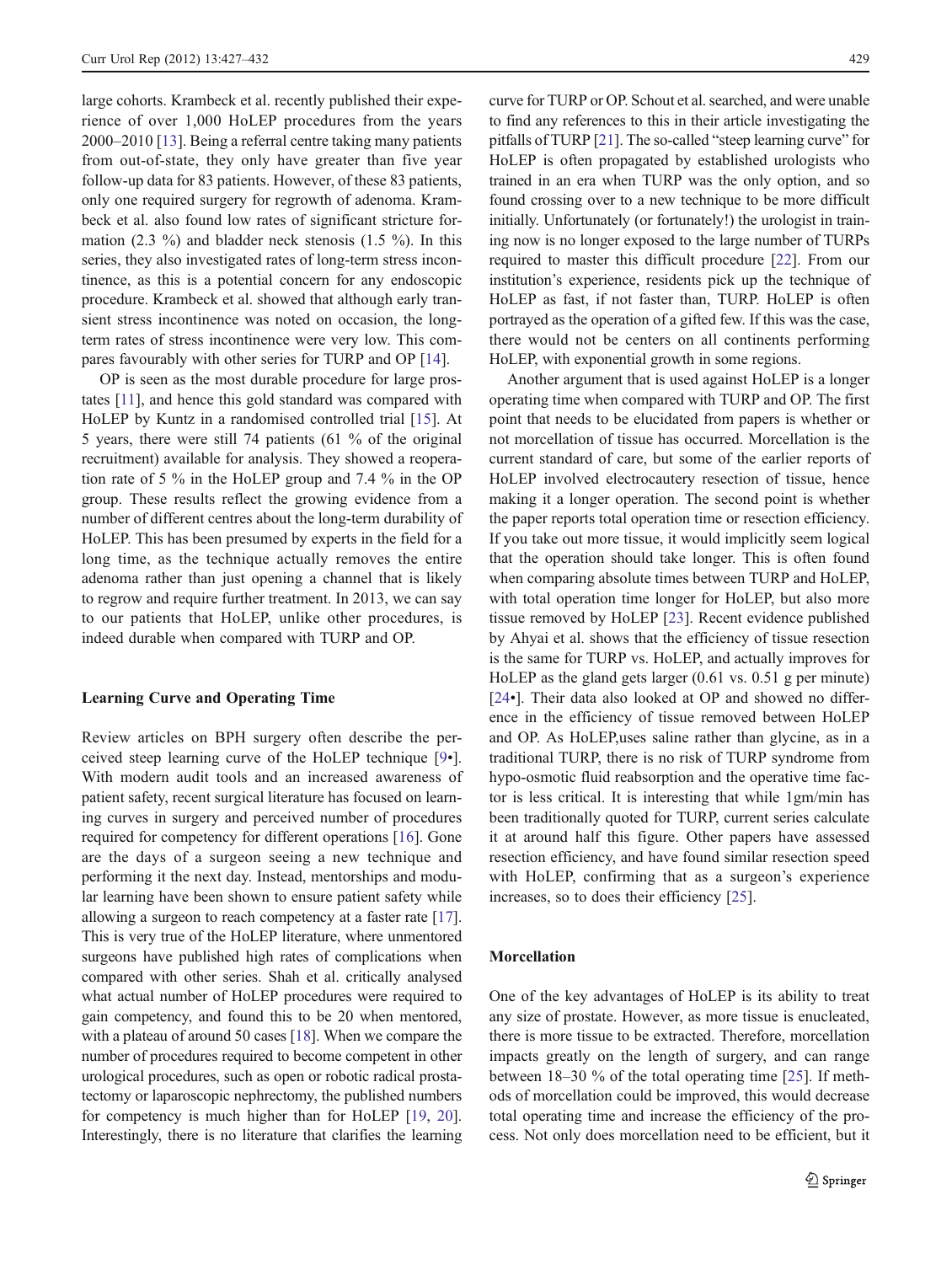needs to be carried out safely to avoid bladder injury. Currently, there are two models available (produced by Lumenis and R.Wolf). Recent research has attempted to find a model that can be used to compare morcellators for future development. Ritter et al,, using bovine pericardium, compared the current models with two prototype morcellators [\[26](#page-4-0)]. There was a difference between the two current models in rates of morcellation, with the Wolf Piranha being faster than the Lumenis VersaCut. Interestingly, one of the prototypes tested had a rate of morcellation per minute that was much faster than all current models. However, Cornu et al. found the opposite result when they used baked chicken meat, with the Lumenis morcellator faster than the Wolf model [[27\]](#page-4-0). This highlights the difficulty of developing a standardized model and using it to compare morcellators. If, in the future, these newer prototype morcellators prove to be safe for use in humans, they may further improve the efficiency and safety of the HoLEP procedure.

## Guidelines

With the increased standardization of care of patients in all areas of medicine, guidelines from reputable societies and organizations have become an essential part of clinical practice. Guidelines take the breadth of the medical literature and critically appraise this into concise, clinically appropriate formats. Hence, they have become the primary source of information for many practitioners when approaching clinical decision-making. In the area of BPH and LUTS, both the AUA and EUA have current guidelines for diagnosis and treatment [[2](#page-4-0), [28\]](#page-4-0). In the latest update of the guidelines by the AUA in 2010, laser therapy, and specifically HoLEP, is now included as an appropriate surgical management option for men with symptomatic LUTS, even for very large prostates. In the EUA guidelines, the HoLEP literature was judged as Grade A for both effectiveness and long-term durability when compared with TURP and OP. These guidelines confirm that HoLEP is now established as a treatment for BPH, rather then an emerging technology as previously stated. It highlights that this technique can be safely introduced in any appropriate practice, and that patients desiring optimal outcomes with decreased morbidity should choose this approach.

Despite guidelines and their recommendations, new techniques continue to be investigated to optimize patient management of BPH. Interestingly, there have been a number of recent reports of enucleation by robotic simple prostatectomy in the literature [[29\]](#page-5-0). It is obvious that there needs to be a minimally invasive alternative to OP for massive BPH, but HoLEP is already clinically proven for even the largest of prostates. Robotic surgery is widely used for radical prostatectomy; however, proving that it is feasible to transfer the techniques to the management of BPH does not necessarily

justify its use. Currently, there is no evidence to show that it is as cost effective as, and less invasive, more efficient, less comorbid or easier to learn than HoLEP. Outside of a trial situation, no guidelines yet endorse this treatment [[2](#page-4-0)]. It does, however, further legitimize enucleation as the standard for the surgical treatment for BPH.

# Anticoagulated Patients

A large number of men who require surgery for BPH have comorbidities that require some form of anticoagulation medication [\[30\]](#page-5-0). It is becoming more apparent that stopping these even for a short period of time can place these men at significant risk of adverse outcomes. As urologists, we are often unaware of the complications that these patients suffer postoperatively, as they are usually treated by doctors from other specialities. We are all well aware of the dangers of stopping drugs such as warfarin, but quite readily stop aspirin before endoscopic surgery to avoid the risk of haematuria with little thought of the cardiovascular complications. There is growing evidence that this practice should be abandoned. In the Annals of Surgery 2012, Gerstein et al. reviewed the evidence around perioperative aspirin use and concluded that stopping aspirin perioperatively caused a significant increase in cardiovascular events [[31](#page-5-0)•]. This is likely due to the combination of the "aspirin withdrawal syndrome", the hypercoagulable state of surgery, and these patients being inherently at risk for these events. Adverse bleeding outcomes for those continuing aspirin during surgery when analaysed were minimal. When broken down into specific operations, for ear, eye, spine and brain surgery, stopping aspirin could be justified due to the danger of increased bleeding in a confined space. Interestingly for TURP, Gerstein et al. found that there was justification to stop aspirin due to the increased bleeding rates, which points more to a failing of TURP than a need to stop aspirin prior to surgery for BPH. HoLEP has less blood loss than TURP, and there is now data showing its safety in those on anticoagulation medication [\[32](#page-5-0)]. Tyson et al. retrospectively compared 39 patients on anticoagulation medication (warfarin or aspirin) with 36 control patients having HoLEP [[33](#page-5-0)]. There was no increase in bleeding complications, and Tyson et al. concluded it was safe for patients to remain on anticoagulation medication during HoLEP. In our own institution, all patients on aspirin continue this perioperatively, and patients on warfarin are managed on a case-bycase basis, in discussion with the cardiologist. With such strong evidence showing the dangers of stopping aspirin in the perioperative period, we likely do our patients a disservice by stopping this when not required. With so many men with BPH on aspirin and with this number likely to continue to rise, strong consideration could be made for HoLEP to be a standard of care compared with TURP.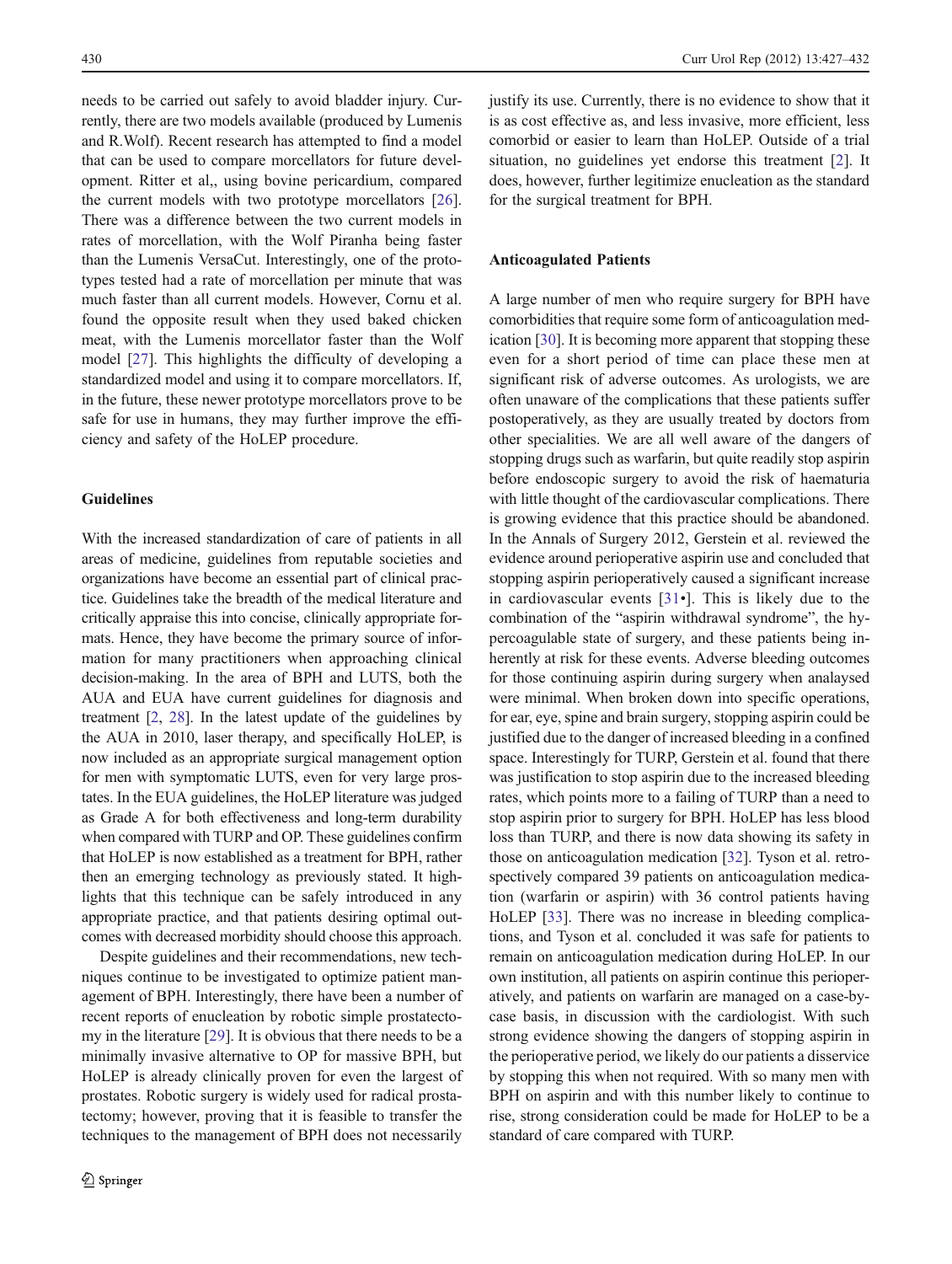#### <span id="page-4-0"></span>Conclusion

Nineteen years after its introduction, holmium prostatectomy, and specifically HoLEP, continues to prove its effectiveness and durability as a treatment for BPH. Metaanalyses also attest to this, and the international guidelines confirm how well established HoLEP has now become. The future is exciting for HoLEP, with continued modification of the technique and development of new supporting technologies. As its popularity continues to grow, the previous arguments against HoLEP have been replaced with an acceptance of its place and an understanding of the high quality evidence underpinning its use.

Disclosure S. van Rij has no relevant disclosures. PJ Gilling has received compensation as a lecturer for Lumenis Inc.

#### References

Papers of particular interest, published recently, have been highlighted as:

- Of importance
- •• Of major importance
- 1. Keoghane SR, Lawrence KC, Gray AM, et al. A double-blind randomized controlled trial and economic evaluation of transurethral resection vs contact laser vaporization for benign prostatic enlargement: a 3-year follow-up. BJU Int. 2000;85:74–8.
- 2. McVary KT, Roehrborn CG, Avins AL, et al. Update on AUA guideline on the management of benign prostatic hyperplasia. J Urol. 2011;185(5):1793–803.
- 3. Bach T, Muschter R, Sroka R, Gravas S, Skolarikos A, Herrmann TRW, Bayer T, Knoll T, Abbou CC, Janetschek G, Bachmann A, Rassweiler JJ. Laser treatment of prostatic obstruction: basic and physical differences. Eur Urol. 2012;61:317–25. An important review of the basic physical differences between the various laser wavelengths used in urology.
- 4. Gilling PJ, Cass CB, Malcolm AR, Fraundorfer MR. Combination holmium and Nd:YAG laser ablation of the prostate: initial clinical experience. J Endourol. 1995;9(2):151–3.
- 5. McCulloch P, Taylor I, Sasako M, et al. Randomised trials in surgery: problems and possible solutions. BMJ. 2002;324(7351):1448–51.
- 6. Tubaro A, de Nunzio C. The current role of open surgery in BPH. EAU-EBU Update Series. 2006;4(5):191–201.
- 7. Tan A, Liao C, Mo Z, Cao Y. Meta-analysis of holmium laser enucleation versus transurethral resection of the prostate for symptomatic prostatic obstruction. Br J Surg. 2007;94(10):1201–8.
- 8. Ahyai SA, Gilling P, Kaplan SA, et al. Meta-analysis of functional outcomes and complications following transurethral procedures for lower urinary tract symptoms resulting from benign prostatic enlargement. Eur Urol. 2010;58(3):384–97. This metaanalysis of outcomes of transurethral procedures provides a good overview and comparison of the various techniques.
- 9. Gravas S, Bachmann A, Reich O, Roehrborn CG, Gilling PJ, De La Rosette J. Critical review of lasers in benign prostatic hyperplasia (BPH). BJU Int. 2011;107(7):1030–43. A comprehensive review with good sections on the learning curve and anticoagulated patients.
- 10. Fitzpatrick JM. Minimally invasive and endoscopic management of benign prostatic hyperplasia. In: Wein AJ, Kavoussi LR, Novick AC, et al., editors. Campbell-Campbell-Walsh Urology, Vol 3, Chapter 88. 9th ed. Philadelphia: Elsevier; 2007.
- 11. Madersbacher S, Lackner J, Brössner C, et al. Reoperation, Myocardial Infarction and Mortality after Transurethral and Open Prostatectomy: A Nation-Wide, Long-Term Analysis of 23,123 Cases. Eur Urol. 2005;47(4):499–504.
- 12. •• Gilling PJ, Wilson LC, King CJ, et al. Long-term results of a randomized trial comparing holmium laser enucleation of the prostate and transurethral resection of the prostate: results at 7 years. BJU Int. 2012;109(3):408–11. An important long-term follow-up to the most cited and original RCT comparing HoLEP to TURP. Confirms the excellent durability of HoLEP.
- 13. Krambeck AE, Handa SE, Lingeman JE. Experience with more than 1,000 holmium laser prostate enucleations for benign prostatic hyperplasia. J Urol. 2010;183(3):1105–9.
- 14. Marszalek M, Ponholzer A, Pusman M, et al. Transurethral Resection of the Prostate. Eur Urol Suppl. 2009;8(6):504–12.
- 15. Kuntz RM, Lehrich K, Ahyai SA. Holmium laser enucleation of the prostate versus open prostatectomy for prostates greater than 100 grams: 5-year follow-up results of a randomised clinical trial. Eur Urol. 2008;53(1):160–6.
- 16. Gumus E, Boylu U, Turan T, Onol FF. The learning curve of robotassisted radical prostatectomy. J Endourol. 2011;25(10):1633–7.
- 17. Sugiono M, Teber D, Anghel G, et al. Assessing the predictive validity and efficacy of a multimodal training programme for laparoscopic radical prostatectomy (LRP). Eur Urol. 2007;51(5):1332–40.
- 18. Shah HN, Mahajan AP, Sodha HS, Hegde S, et al. Prospective evaluation of the learning curve for holmium laser enucleation of the prostate. J Urol. 2007;177(4):1468–74.
- 19. Jeon SH, Han K-S, Yoo KH, et al. How many cases are necessary to develop competence for laparoscopic radical nephrectomy? J Endourol. 2009;12:1965–9.
- 20. Kaul S, Shah N, Menon M. Learning curve using robotic surgery. Current Urology Reports. 2006;7(2):125–9.
- 21. Schout BMA, Persoon MC, Martens EJ, et al. Analysis of pitfalls encountered by residents in transurethral procedures in masterapprentice type of training. J Endourol. 2010;24(4):621–8.
- 22. Long R, Connolly S, Sweeney P. Impact of pharmacotherapy on the incidence of transurethral prostatectomy for benign prostatic hyperplasia and the implications for surgical training. Ir Med J. 2010;103(9):281–2.
- 23. Tan AHH, Gilling PJ, Kennett KM, et al. A randomized trial comparing holmium laser enucleation of the prostate with transurethral resection of the prostate for the treatment of bladder outlet obstruction secondary to benign prostatic hyperplasia in large glands (40 to 200 grams). J Urol. 2003;170(4 Pt 1):1270–4.
- 24. Ahyai SA, Chun FKH, Lehrich K, et al. Transurethral holmium laser enucleation versus transurethral resection of the prostate and simple open prostatectomy—which procedure is faster? J Urol. 2012;187 (5):1608–13. Addresses an important issue to the practicing urologist, that of operating time. HoLEP has traditional been said to be less efficient than other techniques which is not actually the case.
- 25. Kim SC, Matlaga BR, Kuo RL, et al. Holmium laser enucleation of the prostate: a comparison of efficiency measures at two institutions. J Endourol. 2005;19(5):555–8.
- 26. Ritter M, Krombach P, Bolenz C, et al. Standardized comparison of prostate morcellators using a new ex-vivo model. J Endourol. 2012;26(6):697–700.
- 27. Cornu J-N, Terrasa J-B, Lukacs B. Ex-vivo comparison of available morcellation devices during holmium laser enucleation of the prostate through objective parameters. J Endourol. 2012 Jun 4.
- 28. EAU Guidelines, edition presented at the 25th EAU Annual Congress, Barcelona 2010. EAU Guidelines Office, Arnhem, The Netherlands ISBN 978-90-79754-70-0.